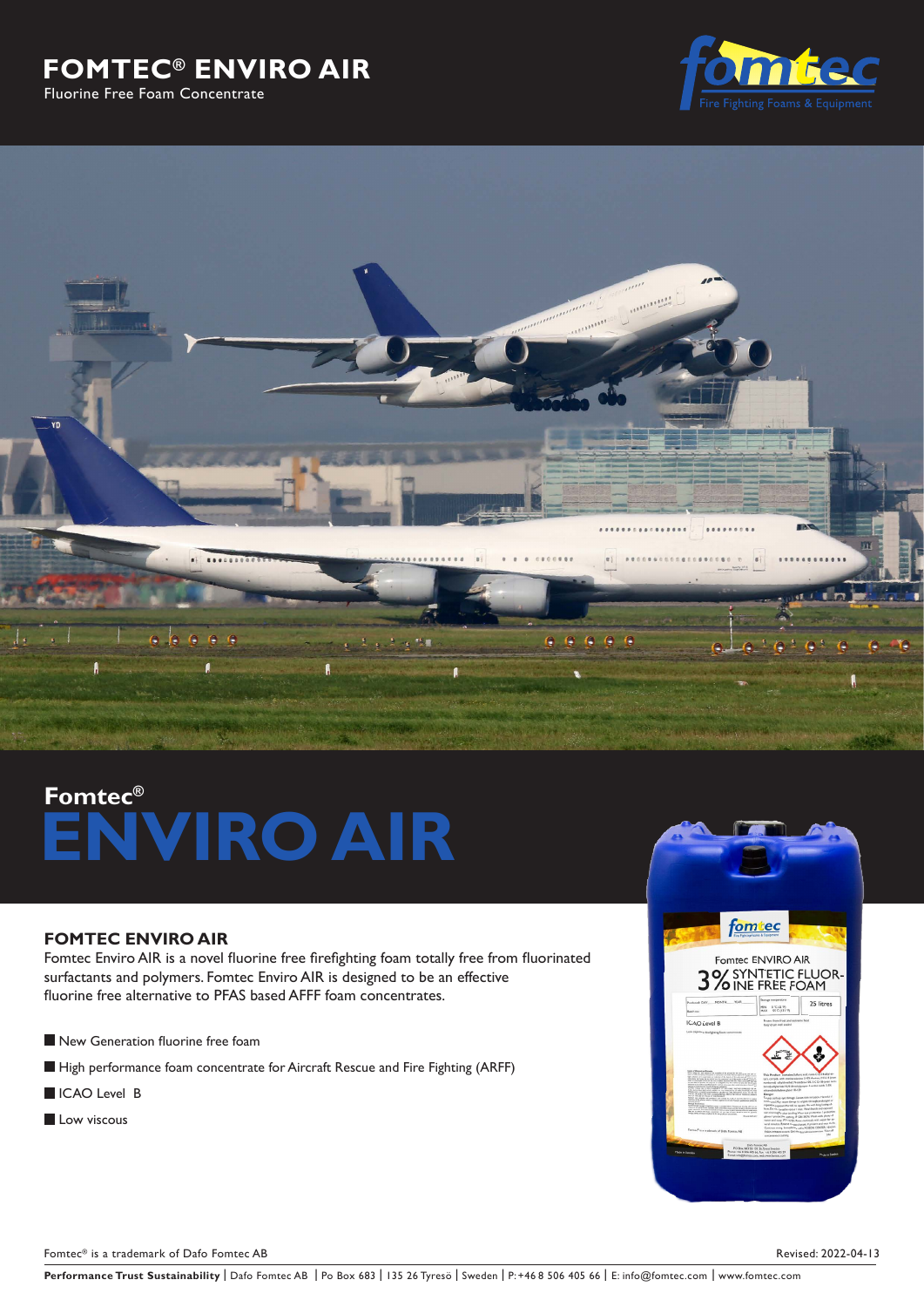

#### DESCRIPTION

Fomtec Enviro AIR is a novel fluorine free firefighting foam totally free from fluorinated surfactants and polymers. Fomtec Enviro AIR is especially designed to be an effective fluorine-free alternative for Aircraft Rescue and Fire Fighting (ARFF), fighting class B fires in aviation Kerosine jet fuel such as Jet A 1.Fomtec Enviro AIR should be used at 3% with fresh water for low expansion equipment such as monitors and handlines.

#### **APPLICATION**

Fomtec Enviro AIR is intended for use on class B hydrocarbon fuels and is especially effective against fires in Kerosene fuels. Fomtec Enviro AIR is especially suited whenever a fluorine-free alternative with low viscosity is desired.

Suitable for mobile firefighting by use of aspirating foam discharge devices such as foam branchpipes and monitors, where application rates and technique can be adjusted to the specifics of each incident. Or in systems designed for use with the product based on recommended minimum applications rates, application duration and discharge devices. It is compatible with all dry chemical powders and can be used in powder/foam twin agent systems.

#### **FIRE PERFORMANCE & FOAMING**

The fire performance of this product has been measured and documented according to "International Approvals" stated in this document. The design parameters depend on type of system and application. The use of the product should follow design guidelines. The foaming properties are depending on equipment used and other variables such as water and ambient temperatures. Average expansion 8:1, average ¼ drainage time 6:00 minutes using UNI 86 test nozzle.

#### **EQUIPMENT**

Fomtec Enviro AIR can easily be proportioned at the correct dilution using conventional proportioning equipment. The equipment should be designed to the foam type.

#### **COMPATIBILITY**

Fomtec Enviro AIR can be used together with foam compatible powders and other expanded foams.

Fomtec Enviro AIR concentrate should not be mixed with other foam concentrates.

For material compatibility please refer to Fomtec Technical Advices FTA 20 addressing the topic.

| <b>TECHNICAL DATA</b>           |                                   |
|---------------------------------|-----------------------------------|
| Appearance                      | Clear to yellowish liquid         |
| Specific gravity at 20°C        | $1.04 \pm 0.01$ g/ml              |
| Viscosity 20°C                  | 30 mPas                           |
| рH                              | $6.5 - 8.5$                       |
| Freezing point                  | $-25^{\circ}$ C                   |
| Recommended storage temperature | $-15^{\circ}$ C to $55^{\circ}$ C |
| Suspended sediment (v/v)        | Less than 0.2%                    |

*\* See detailed viscosity data below*

#### **ENVIRONMENTAL**

Fomtec Enviro AIR is formulated using raw materials specially selected for their fire performance and their environmental profile. The product contains no intentionally added fluorinated surfactants and polymers and other organohalogens. Fomtec Enviro AIR is biodegradable and contains no PFOS or PFOA. The handling of spills of concentrate or foam solutions should however be undertaken according to local regulations. Normally sewage systems can dispose foam solution based on this type of foam concentrate, but local sewage operators should be consulted. Full details will be found in the Material Safety Datasheet (MSDS).

For more detailed information please consult Fomtec Technical Advices FTA 40.

#### **STORAGE / SHELF LIFE**

Stored in original unbroken packaging the product will have a long shelf life. Shelf life in excess of 10 years will be found in temperate climates. As with all foams, shelf life will be dependent on storage temperatures and conditions.

For storage recommendations and material compatibility please refer to our Fomtec Technical Advices FTA 10 addressing the topic.

#### **INSPECTION / TESTING / MAINTENANCE**

The foam concentrate should be tested annually. The testing should be made by a suitable laboratory for analysis of foam concentrates and should measure: pH, specific gravity, expansion, drainage time. Storage containers should be inspected and reevaluated for the suitability of the storage location in regard to temperature fluctuations (temperature should be as stable as possible). Exposure to direct sunlight should be avoided.

Fomtec® is a trademark of Dafo Fomtec AB Revised: 2022-04-13